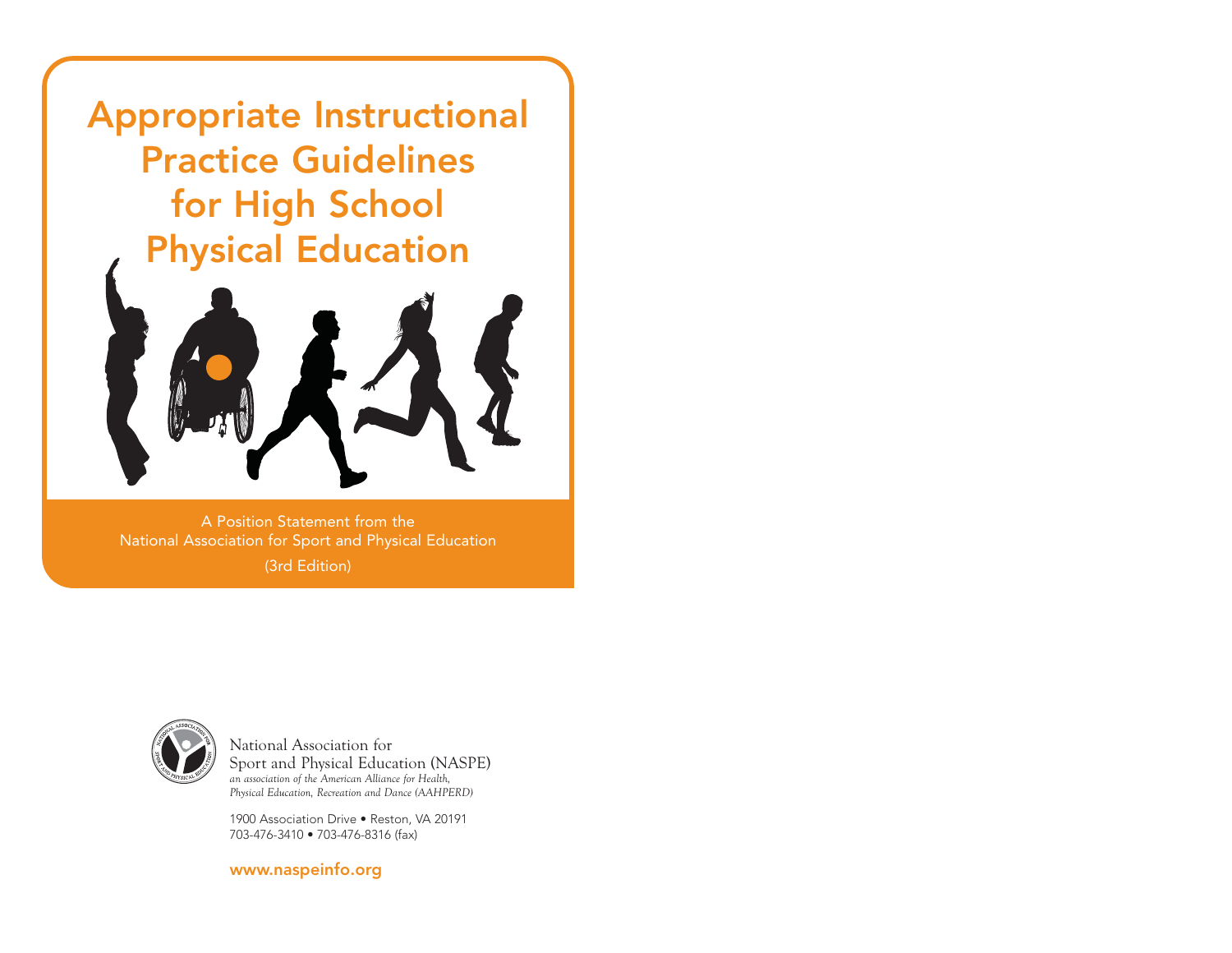## Preface

The National Association for Sport and Physical Education (NASPE) has provided leadership to the field of physical education for more than 100 years. A central aspect of this leadership is the development of standards and guidelines for high-quality physical education programs. This document, Appropriate Instructional Practice Guidelines for High School Physical Education, is in its third edition. Since the first edition was published in 1998, this document has been reviewed by hundreds of physical educators. Thousands of additional physical education teachers have used the document to ensure that they're implementing programs that are both developmentally and instructionally appropriate for students.

This document represents expert consensus about appropriate and inappropriate practices observed frequently in high school physical education. It is beyond its scope, however, to describe all of the appropriate and exemplary practices that might occur in a high-quality program of high school physical education.

Related documents that NASPE has published include Opportunity to Learn Standards for High School Physical Education and What Constitutes a Highly Qualified Physical Education Teacher. The NASPE Stars Program, designed to identify and recognize excellence in K-12 physical education, also identifies and describes many of the practices and characteristics of quality high school physical education programs.



## The Goal Is Quality Physical Education Programs

The outcome of a developmentally and instructionally appropriate program of physical education is an individual who has the knowledge, skills and confidence to become and remain physically active for a lifetime. NASPE, along with leading medical and child-development specialists, recommends a minimum of 60 minutes per day of high-quality physical education for all students.

High-quality physical education is both developmentally and instructionally relevant for all students, not only highly skilled or physically fit students. Appropriate instructional practices in physical education are those that recognize students' development and changing movement abilities, as well as their individual differences. Students' past motor skill, sport, cognitive and social experiences also are considered in lesson and program design and delivery. Individual characteristics such as physical maturation and fitness, skill levels and age are reflected in designing lessons and selecting instructional strategies.

Appropriate instruction in physical education incorporates the best-known practices, derived from both research and teaching experiences, into a pattern of instruction that maximizes opportunities for learning and success for all students. High-quality lessons and programs are designed to reflect the goals of national, state and/or local standards for physical education. Physical educators assess student progress regularly and adjust lessons and progressions accordingly.

NASPE defines a physically educated person as someone who:

- 1. Demonstrates competency in motor skills and movement patterns needed to perform a variety of physical activities.
- 2. Demonstrates understanding of movement concepts, principles, strategies and tactics as they apply to the learning and performance of physical activities.
- 3. Participates regularly in physical activity.
- 4. Achieves and maintains a health-enhancing level of physical fitness.
- 5. Exhibits responsible personal and social behavior that respects self and others in physical activity settings.
- 6. Values physical activity for health, enjoyment, challenge, selfexpression and/or social interaction.

(National Association for Sport and Physical Education. Moving into the future: National standards for physical education, 2nd edition. (2004). Reston, Va.: NASPE.)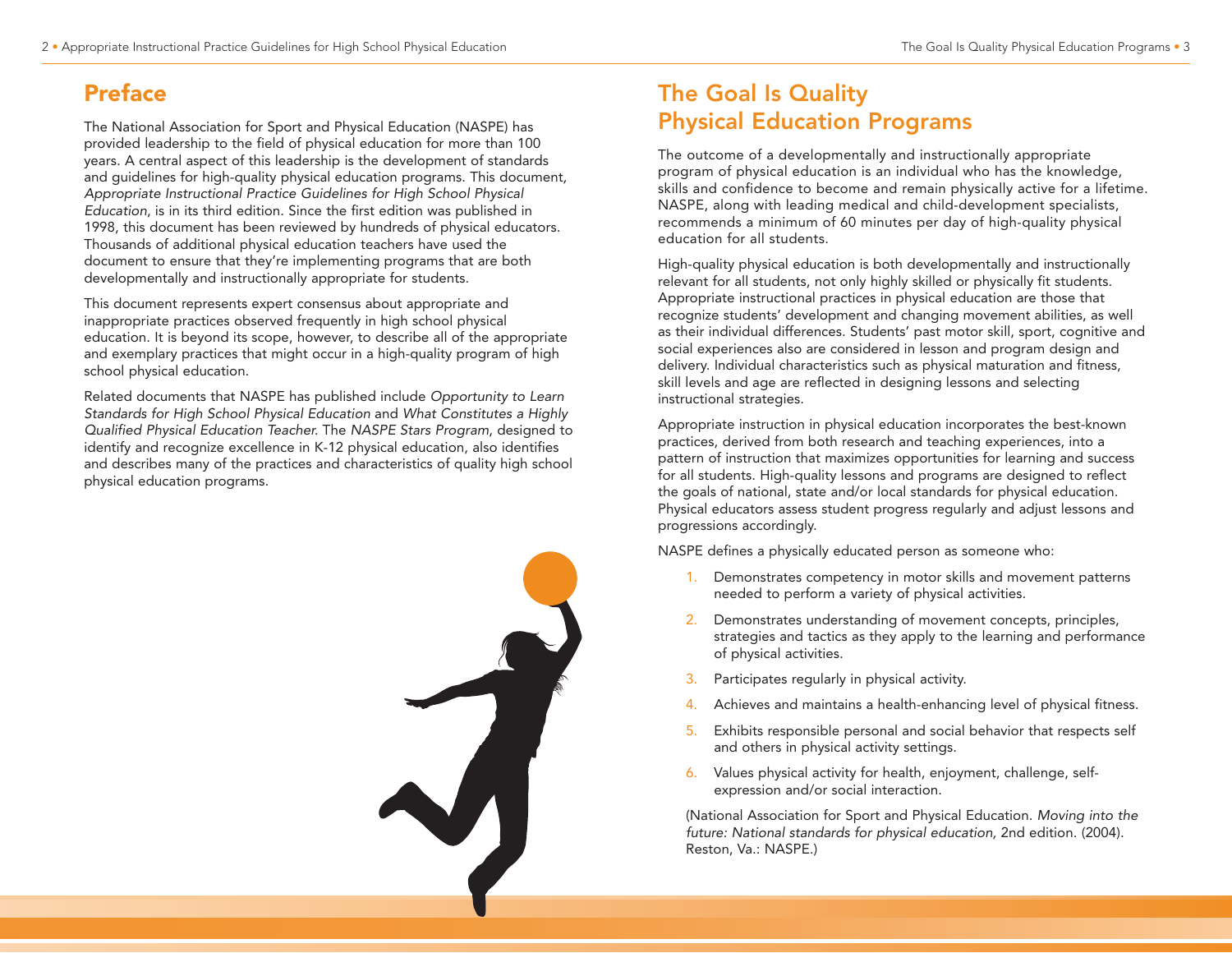For our students to achieve in each of those areas, the general public, parents/guardians, teachers, administrators and legislators must understand and support these important standards. Providing students with an "opportunity to learn" and having qualified teachers implement appropriate instructional practices can lead to a positive education experience, as well as ensuring that the standards are met. The ultimate goal is for all students to live a healthy, physically active lifestyle.

## Premises of High School Physical Education Programs

Five major premises guide one's thinking about, planning for and evaluating physical education programs.

1. The ultimate purpose of any physical education program is to help all students gain the skills and knowledge to be physically active for a lifetime.

Physical education is a component of the curriculum that is designed to educate all students, from the physically and/or mentally gifted to the physically and/or mentally challenged. A developmentally and instructionally appropriate physical education program promotes a physically active lifestyle. It accommodates a variety of individual differences, including cultural identity; previous movement experiences; fitness and skill levels; and intellectual, physical and social/emotional maturity.

Appropriate instruction in physical education incorporates best practices derived from both research and experience for teaching in ways that

facilitate success for all students. Providing a safe and inclusive learning environment allows all students to experience positive, challenging and enjoyable physical activities while learning skills and developing an understanding of the benefits and importance of physical activity. In conjunction with these activity experiences, students develop a positive self-image and social skills that will provide personal competence in work and leisure situations.

2. Physical educators design physical activity experiences that are appropriate for students' developmental levels.

Physical educators plan content that will allow students to experience progressive levels of achievement toward standards. Not only will students achieve competence in a variety of movement activities, but

they also will understand the conceptual basis and principles that contribute to effective movement and fitness.

By the end of the required curriculum, students should fully recognize and understand the significance of physical activity to maintaining a healthy lifestyle. They also should have developed the skills, knowledge, interest and desire to maintain meaningful activity for a lifetime.

Physical educators will design activity experiences that develop personal and social behaviors consistent with responsible behavior in sport and in society. That includes an understanding of conflict resolution, the importance of rules and ethical behavior, and the positive social interaction required in physical activity settings.

#### 3. Physical education is a unique and important component of the total school program.

Physical education focuses on physical development, while also integrating the emotional, social and intellectual components that develop the whole student. The program prepares students to meet the physical demands of daily life safely, to use activity for health benefits for a lifetime and to enjoy physical activity during leisure time.

As an integral part of the total school, physical education provides a necessary venue for movement during the school day. Movement facilitates cognition and has a positive effect on the neurotransmitters that affect mood. This combined effect on memory and mood supports learning in all areas.

Physical educators also will make cross-curricular connections between games, sports and dance with science, math, history and culture to expand student understanding and appreciation of the universality of physical education.

#### 4. Physical activity and physical education are not the same.

Physical education is one of the curricular components within the school that focuses on students' learning about physical activity and gaining motor skills, conceptual knowledge of the science that supports those skills, skill-related fitness and health-related fitness. Physical education focuses on the whole student, including cognitive and affective, as well as psychomotor aspects. Physical educators know and teach toward achieving national, state and local standards in physical education.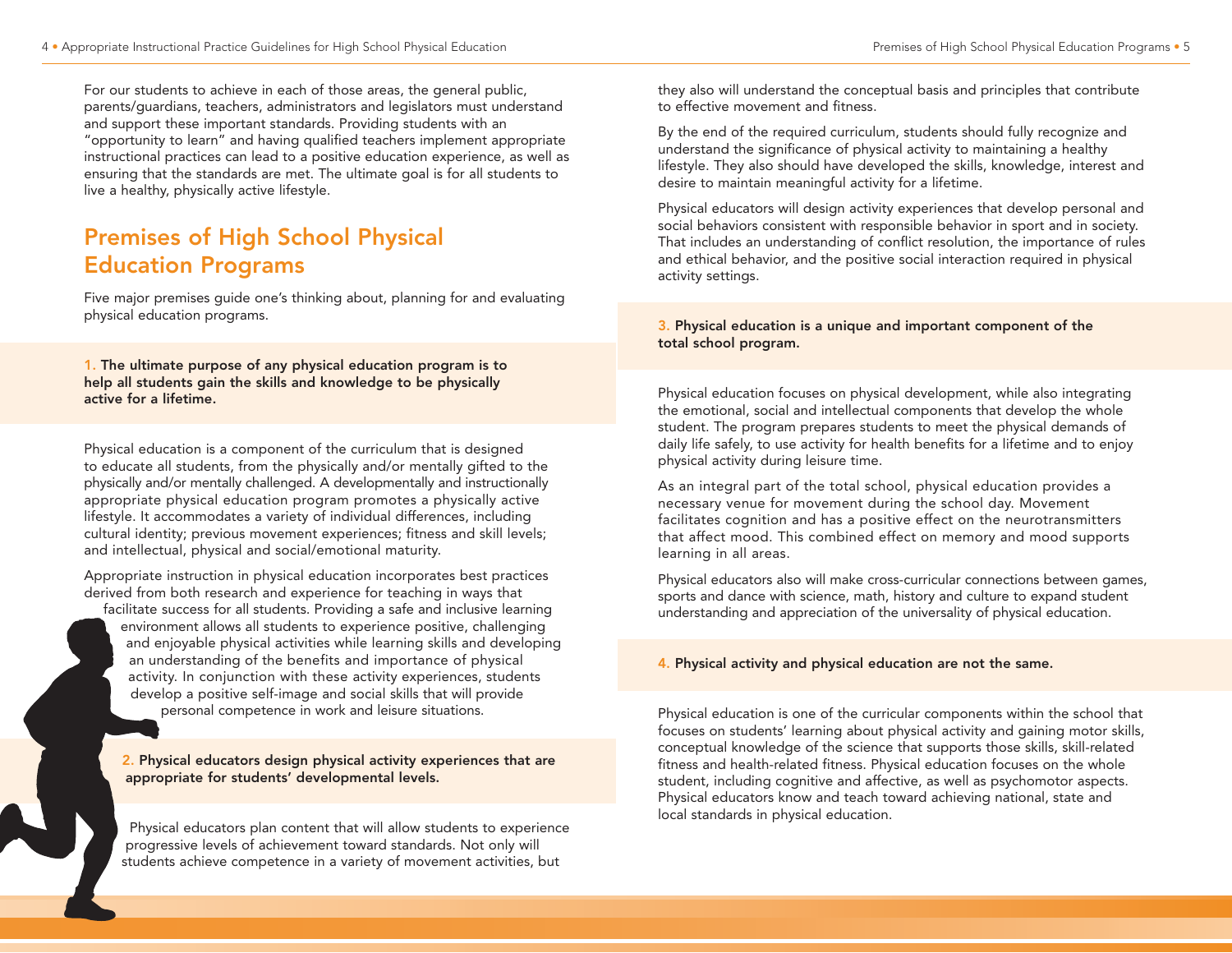The instructional program helps to develop the fundamental skills students need to be physically active. Physical activity is the content and product of the physical education program; it supports many important related content areas. The goal for the high school physical education program is students' lifetime participation in health-enhancing physical activity.

Physical education programs should provide a significant amount of time for all students to participate actively. Physical education promotes physical activity outside the class setting as an extension of the curricular program and as an indicator of a healthy, satisfying lifestyle.

5. The program goals for athletic, intramural and club programs are different from those of physical education programs.

The skills and knowledge gained in an effective physical education program prepare the student to participate in a variety of extracurricular activities, including athletic, intramural and club programs. High school athletics provide an outlet focused on serving more highly skilled and motivated students on a selective basis. Because of their emphasis on competition, performance is the primary goal. Athletics is an important part of all high schools, but athletes should not be excused from taking part in physical education classes.

An intramural program provides an opportunity for students to be physically active and apply physical education learning outside of the curricular program. Intramural programs provide opportunities for all students to implement the skills and knowledge that they acquire in physical education and to participate in a competitive situation without being subject to the selection processes.

Club activities consist of out-of-class programs that specialize in individual or team activities including swimming, ice skating, tennis, volleyball, softball and soccer. For most of those programs, the ultimate goal is to qualify for an

elite competition or a college scholarship. The experiences provided in club settings are focused; many emphasize competitive performance in a very specialized activity. High-quality physical education programs provide lifelong learning concepts and skills — including the health-related components of fitness and goal setting — that are not addressed in interscholastic competition. All of these opportunities are important and valuable in students' total education, and they should be encouraged for students seeking the physical and mental demands of higher-level competition. They should not, however, substitute for physical education.

## Intended Audience and Purpose

This document is written for parents/guardians, school administrators and policymakers, as well as teachers who are responsible for students' physical education. It offers specific guidelines for recognizing and implementing developmentally appropriate physical education. It avoids jargon and uses an easy-to-follow format that briefly describes practices that are in the best interests of the high school adolescent ("Appropriate Practice"), and those that are counterproductive or even harmful ("Inappropriate Practice") for developing the high school adolescent. Teachers can use the document to check their own work. It provides parents/guardians and school administrators a guide for what should be happening in the school, and it provides policymakers with a sense of the support necessary for highquality physical education to occur.

While the components identified in this document are not all-inclusive, they do represent important characteristics of appropriate physical education programs for students.

## Introduction to the Document

The following document organizes teacher practices into five separate sections:

1. Learning Environment, which includes the following sections:

- Establishing the Learning Environment
- Exercise as Punishment
- **Safety**
- **Diversity**
- **Equity**
- **Inclusion**
- Competition and Cooperation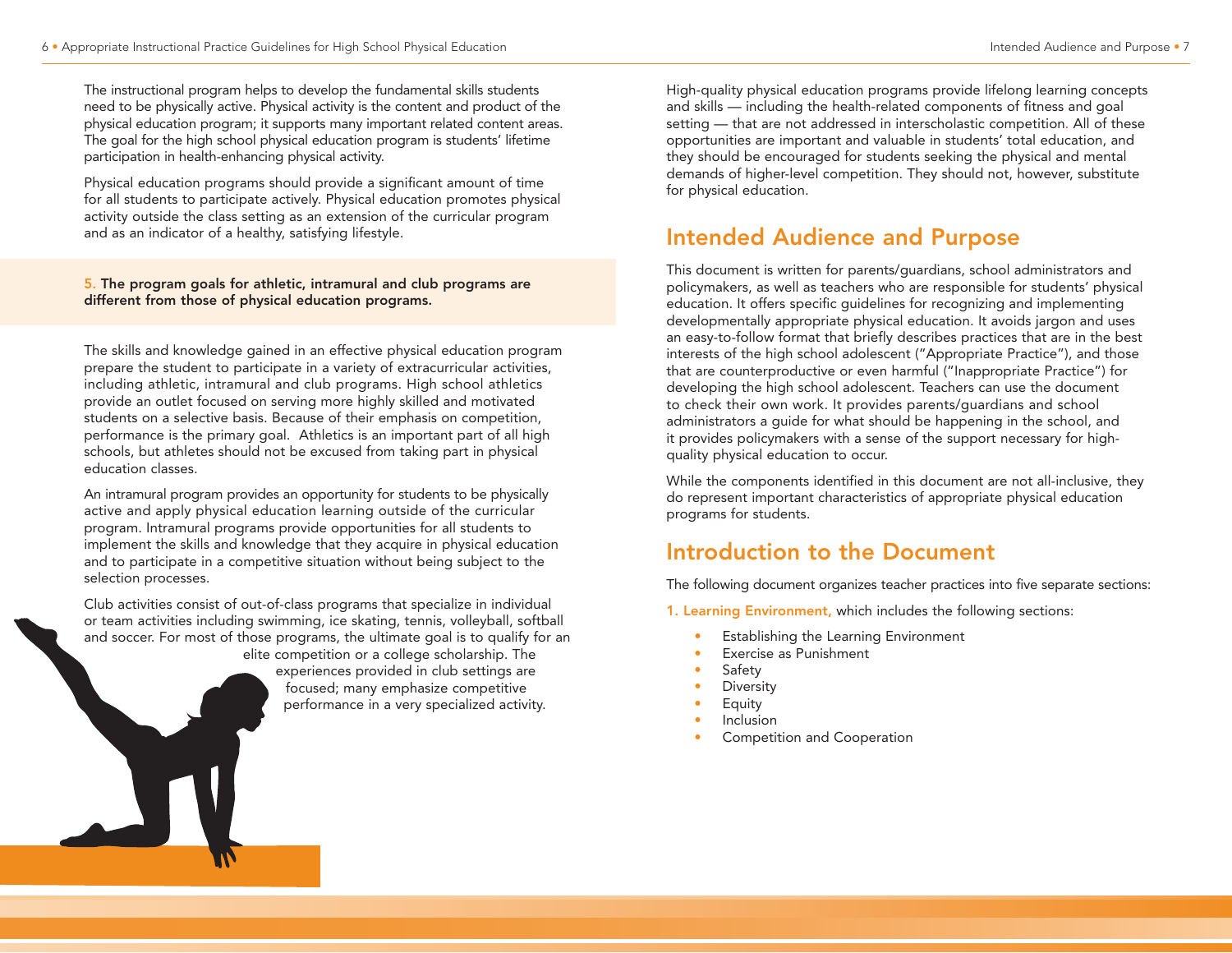2. Instructional Strategies, which include:

- **Expectations for Student Learning**
- Class Organization
- Class Design
- Learning Time
- Maximizing Participation
- Teaching/Learning Styles
- Teacher Enthusiasm
- Success Rate
- Teacher Feedback
- Technology Use

3. Curriculum, which includes:

- Productive Motor Skill Learning Experiences
- Concept Knowledge
- Regular Participation
- Developing Health-Related Fitness
- Self-Responsibility and Social Skills
- Valuing Physical Activity
- Interdisciplinary Instruction
- Special Events

4. Assessment, which includes:

- Assessment Use
- Variety of Assessments
- Fitness Testing
- Testing Procedures
- Reporting Student Progress
- Grading
- Program Assessment

#### 5. Professionalism, which includes:

- Professional Growth
- Professional Learning Community
- **Advocacy**

The practices mentioned are not meant to be an exhaustive list. These are basic instructional practices. Many additional practices that are not enumerated here could be included in an excellent program. The list does, however, include the practices that have been observed recently in gymnasiums, pools and fields across the United States.

## 8 • Appropriate Instructional Practice Guidelines for High School Physical Education TEACHING FOR SUCCESS IN HIGH SCHOOL PHYSICAL EDUCATION

## 1.0 LEARNING ENVIRONMENT

#### 1.1 Establishing the Learning Environment

health reasons.

| Appropriate Practice                                                                                                                                                                                                                                                | <b>X</b> Inappropriate Practice                                                                                                                                                                                            |
|---------------------------------------------------------------------------------------------------------------------------------------------------------------------------------------------------------------------------------------------------------------------|----------------------------------------------------------------------------------------------------------------------------------------------------------------------------------------------------------------------------|
| 1.1.1 Teachers systematically plan for,<br>develop and maintain a positive learning<br>environment that allows students to feel<br>safe (physically and emotionally),<br>supported and unafraid to make mistakes.                                                   | <b>1.1.1</b> Teachers fail to establish a<br>positive, supportive and safe learning<br>environment. As a result, some students<br>feel embarrassed, humiliated and generally<br>uncomfortable in physical education class. |
| <b>1.1.2</b> The environment is supportive of all<br>students and promotes the development<br>of a positive self-concept. Students are<br>given chances to try, to fail and to try<br>again, free of criticism or harassment<br>from the teacher or other students. | 1.1.2 Only highly skilled or physically fit<br>students are viewed as successful<br>learners. The teacher and peers<br>overlook and/or ignore students who<br>are not highly skilled or physically fit.                    |
| <b>1.1.3</b> Programs are designed to guide<br>students to take responsibility for their<br>own behavior and learning. Emphasis is on<br>intrinsic, rather than extrinsic, incentives.                                                                              | 1.1.3 Students behave appropriately<br>because they fear receiving a poor<br>grade or other "punishment" if they<br>don't follow the teacher's rules.                                                                      |
| <b>1.1.4</b> Fair and consistent classroom-<br>management practices encourage student<br>responsibility for positive behavior.<br>Students are included in the process<br>of developing class rules/agreements.                                                     | 1.1.4 The rules are unclear and can vary<br>from day to day.                                                                                                                                                               |
| 1.1.5 Bullying, taunting and inappropriate<br>student remarks and behaviors are dealt<br>with immediately and firmly.                                                                                                                                               | <b>1.1.5</b> Verbal or nonverbal behavior that<br>is hurtful to other students is overlooked<br>and/or ignored.                                                                                                            |
| 1.2 Exercise as Punishment                                                                                                                                                                                                                                          |                                                                                                                                                                                                                            |
| Appropriate Practice                                                                                                                                                                                                                                                | Inappropriate Practice                                                                                                                                                                                                     |
| <b>1.2.1</b> Teachers promote exercise for<br>its contribution to a healthy lifestyle,<br>encouraging students to participate in<br>physical activity and exercise outside<br>of the physical education setting for<br>enjoyment, skill development and             | <b>1.2.1</b> Teachers use activities/exercises<br>(e.g., running laps, performing pushups)<br>to punish misbehavior.                                                                                                       |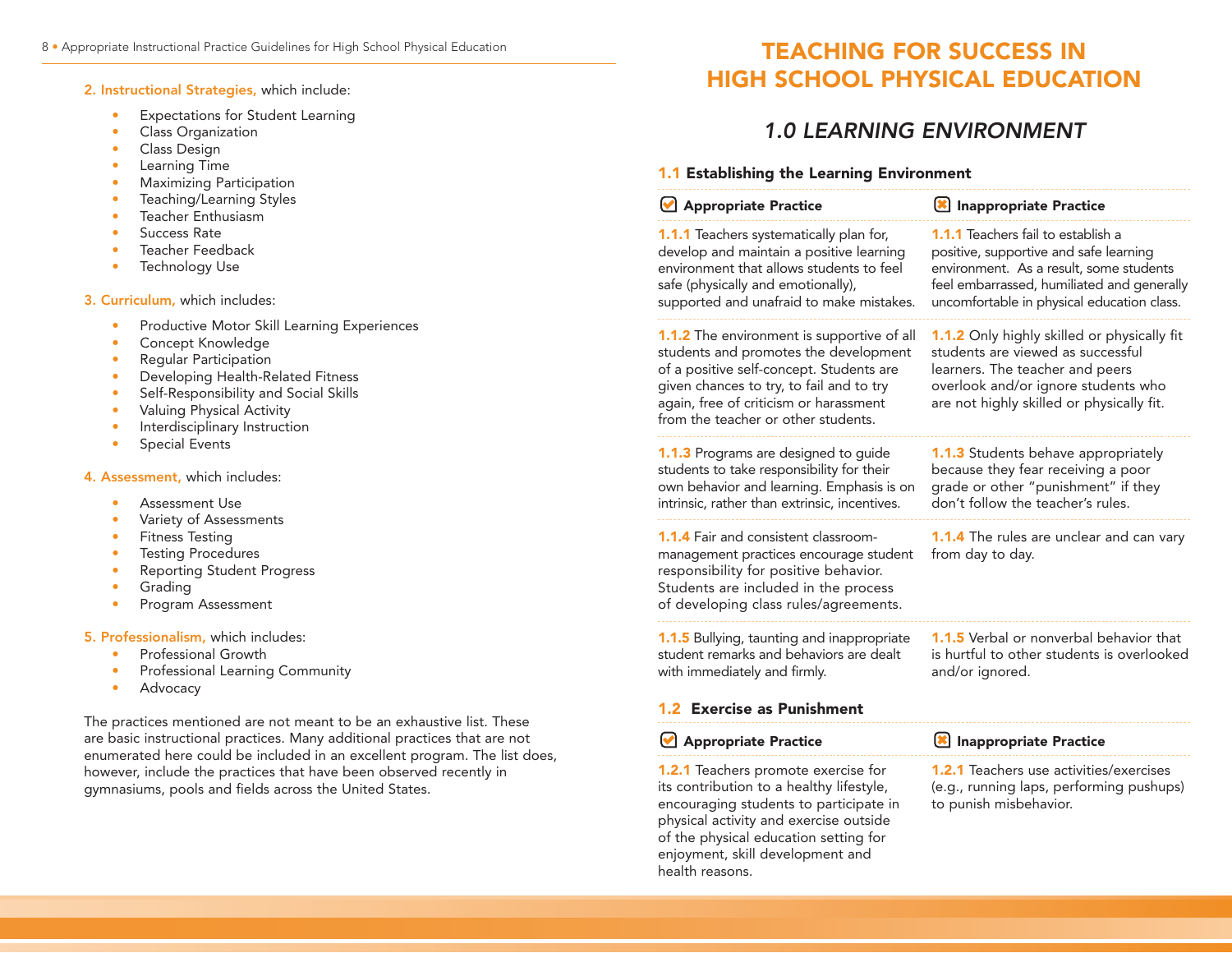#### 1.3 Safety

| <b>Appropriate Practice</b>                                                                                                                                                         | Inappropriate Practice                                                                                                                                                                                                                                                                                                               |
|-------------------------------------------------------------------------------------------------------------------------------------------------------------------------------------|--------------------------------------------------------------------------------------------------------------------------------------------------------------------------------------------------------------------------------------------------------------------------------------------------------------------------------------|
| <b>1.3.1</b> Activities are selected carefully<br>and modified to ensure a safe learning<br>environment for students (e.g.,<br>emergency action plans are posted<br>and practiced). | <b>1.3.1</b> Teachers allow or ignore unsafe<br>practices (e.g., pushing, shoving, or<br>tackling students in ball games) that<br>occur in their classes. Students are<br>permitted to ignore the safety of others<br>in the class or use equipment unsafely<br>(e.g., swinging bats or golf clubs in close<br>proximity to others). |
| <b>1.3.2</b> Activities are selected carefully to<br>ensure that they match students' ability<br>levels and also are safe for all students,<br>regardless of ability level.         | <b>1.3.2</b> Human-target games (dodge ball)<br>and/or drills that allow aggressive<br>behaviors toward other students are<br>permitted.                                                                                                                                                                                             |
| <b>1.3.3</b> Teachers maintain up-to-date first<br>aid, CPR and AED certifications.                                                                                                 | <b>1.3.3</b> Teachers don't maintain up-to-<br>date first aid, CPR and AED<br>certifications.                                                                                                                                                                                                                                        |
| 1.3.4 Facilities and equipment are<br>maintained and inspected regularly<br>for safety hazards.                                                                                     | <b>1.3.4</b> No regular facility safety<br>inspection occurs. Dangerous or<br>outdated equipment is used.                                                                                                                                                                                                                            |
| <b>1.3.5</b> Teachers ensure student safety by<br>monitoring the class closely.                                                                                                     | <b>1.3.5</b> Teachers routinely leave classes<br>unsupervised to perform other tasks<br>(e.g., cut grass, watch game tapes,<br>talk on the phone).                                                                                                                                                                                   |
| <b>1.4 Diversity</b>                                                                                                                                                                |                                                                                                                                                                                                                                                                                                                                      |
| <b>Appropriate Practice</b>                                                                                                                                                         | <b>Inappropriate Practice</b><br>I×                                                                                                                                                                                                                                                                                                  |

**1.4.1** The physical educator creates an environment that is inclusive and supportive of all students, regardless of race, ethnic origin, gender, sexual orientation, religion or physical ability. These differences are acknowledged, appreciated and respected.

1.4.2 Teachers intentionally select activities (e.g., dances and games from throughout the world) that represent a culturally diverse environment.

## 1.4.1 The physical education

environment supports highly skilled students more fully than students with less skill development (e.g., posters on display are predominantly of male professional athletes from the "major" sports).

1.4.2 Teachers teach American team sports — football, basketball, softball, etc. — exclusively.

#### 1.5 Equity

| Appropriate Practice                                                                                                                                                                                                                                                                                                                 | Inappropriate Practice                                                                                                                                                                                                                                                                                                   |
|--------------------------------------------------------------------------------------------------------------------------------------------------------------------------------------------------------------------------------------------------------------------------------------------------------------------------------------|--------------------------------------------------------------------------------------------------------------------------------------------------------------------------------------------------------------------------------------------------------------------------------------------------------------------------|
| 1.5.1 All students (boys and girls, high-<br>and low-skilled) have equal opportunities<br>to participate and for interacting with<br>the teacher (e.g., leadership, playing<br>"skilled" positions, teacher feedback).<br>All students, regardless of<br>developmental level and ability, are<br>challenged at an appropriate level. | 1.5.1 Highly skilled students are<br>permitted to dominate activities (e.g.,<br>athletes or boys are always picked as<br>team/squad leaders or are permitted to<br>go first in team games or play the<br>dominant positions).                                                                                            |
| 1.5.2 All students are encouraged,<br>supported and socialized toward<br>successful achievement in all content<br>taught in physical education (e.g., dance<br>is for everyone).                                                                                                                                                     | <b>1.5.2</b> Activities are identified as more<br>appropriate for girls or boys (e.g.,<br>dance is for girls, football is for boys).                                                                                                                                                                                     |
| 1.5.3 Physical educators use gender-<br>neutral language (e.g., "students").<br>1.6 Inclusion                                                                                                                                                                                                                                        | 1.5.3 Teacher continually refers to all<br>students as "you guys."                                                                                                                                                                                                                                                       |
| Appropriate Practice                                                                                                                                                                                                                                                                                                                 | Inappropriate Practice                                                                                                                                                                                                                                                                                                   |
| 1.6.1 Physical educators implement the<br>special education process for students<br>with disabilities as outlined in their<br>individualized education programs<br>and/or the school's accommodations.                                                                                                                               | 1.6.1 Students with disabilities sit out,<br>keep score or become spectators.                                                                                                                                                                                                                                            |
| <b>1.6.2</b> Lessons/activities are adapted for<br>overweight students (e.g., distance and<br>pace runs are made more appropriate).<br>Students are encouraged to undertake<br>appropriate levels of activity for their<br>own improvement.                                                                                          | <b>1.6.2</b> No adaptations are made for<br>overweight students (e.g., they're<br>required to run the same distance at the<br>same pace as average-weight students;<br>all students are required to perform<br>identical numbers of situps and pushups)<br>and/or they are marginalized as<br>someone who "can't do it." |
|                                                                                                                                                                                                                                                                                                                                      |                                                                                                                                                                                                                                                                                                                          |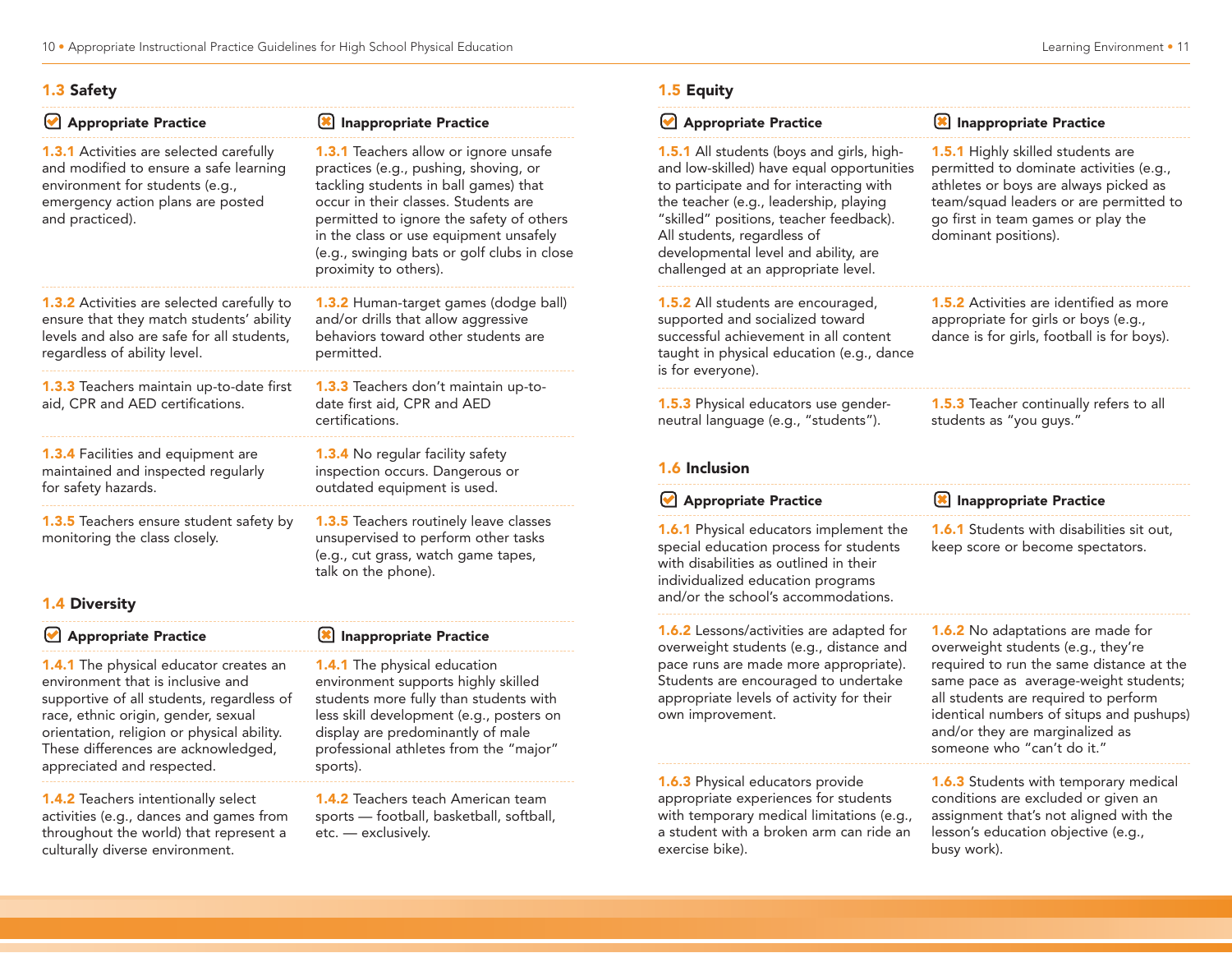|  | <b>1.7 Competition and Cooperation</b> |  |  |  |
|--|----------------------------------------|--|--|--|
|--|----------------------------------------|--|--|--|

| <b>Appropriate Practice</b>                                                                                                                                                                                     | <b>Inappropriate Practice</b>                                                                                                                                                                                                                                                                                                                                             |
|-----------------------------------------------------------------------------------------------------------------------------------------------------------------------------------------------------------------|---------------------------------------------------------------------------------------------------------------------------------------------------------------------------------------------------------------------------------------------------------------------------------------------------------------------------------------------------------------------------|
| <b>1.7.1</b> Teachers develop learning<br>experiences that help all students<br>understand the nature and the different<br>kinds of competition.                                                                | <b>1.7.1</b> Teachers allow some students -<br>because of gender, skill level or cultural<br>characteristics - to be excluded from or<br>limited in access to participation and<br>learning. Students are required to<br>participate in activities that identify<br>them publicly as winners or losers.                                                                   |
| <b>1.7.2</b> Students are given opportunities<br>to choose their competitive environment.<br>Physical educators encourage positive<br>competitive situations through personal<br>goal setting and/or team play. | 1.7.2 Teachers focus on producing<br>full-scale competition and limit skill<br>instruction. Traditional games and rules<br>are used extensively (e.g., students play<br>11 v. 11 soccer instead of modifying<br>the game to 4 v. 4). Highly competitive<br>team games dominate the curriculum.<br>Teachers focus only on activities that<br>yield "winners" and "losers." |
| <b>1.7.3</b> Students are guided to<br>understand that some students prefer<br>competitive situations, while others<br>don't; and either preference is<br>accentable                                            | 1.7.3 Students are made to feel that<br>something is wrong with them if they<br>don't enjoy competition.                                                                                                                                                                                                                                                                  |

# acceptable.



## 2.0 INSTRUCTIONAL STRATEGIES

#### 2.1 Expectations for Student Learning

#### **Appropriate Practice**

2.1.1 Clear goals and objectives for student learning and performance are communicated to students, parents/ guardians and administrators. Students are held accountable for these expectations through various strategies (e.g., goal setting, teacher monitoring, assessment and evaluation).

#### **X** Inappropriate Practice

2.1.1 Students are expected to be "busy, happy and good," with no emphasis on learning and improvement. Teachers don't articulate goals and expectations clearly to students, parents/guardians and administrators.

#### 2.2 Class Organization

#### **Appropriate Practice IM** Inappropriate Practice

2.2.1 Physical educators form pairs, groups and teams in ways (e.g., randomly, by fitness or skill level when appropriate to the lesson's goals, or by a class system such as birthdays, squads, colors or numbers) that preserve every student's dignity and self-respect.

**2.2.1** Physical educators inadvertently promote exclusion by allowing student captains to pick teams or by separating teams arbitrarily by gender (e.g., "popular" or highly skilled students are chosen first, and cliques are evident).

#### 2.3 Class Design

| Appropriate Practice                                                                                                                                                                                                                                               | Inappropriate Practice                                                                                                                                            |
|--------------------------------------------------------------------------------------------------------------------------------------------------------------------------------------------------------------------------------------------------------------------|-------------------------------------------------------------------------------------------------------------------------------------------------------------------|
| <b>2.3.1</b> The physical education class<br>begins with an anticipatory set and<br>physical warm-up, proceeds to the<br>instructional focus and fitness activities,<br>and closes with a physiological cool-<br>down and a review of instructional<br>objectives. | <b>2.3.1</b> The class has no identifiable<br>structure (e.g., students participate in<br>the activity of the day with no<br>introduction, warm-up or cool-down). |
| <b>2.3.2</b> Stretching, if included in the                                                                                                                                                                                                                        | 2.3.2 Stretching occurs without total                                                                                                                             |

lesson, occurs only after an appropriate general warm-up activity and is appropriate and beneficial for maintaining and improving flexibility.

body warm-up. No feedback is provided about appropriate body position in stretching.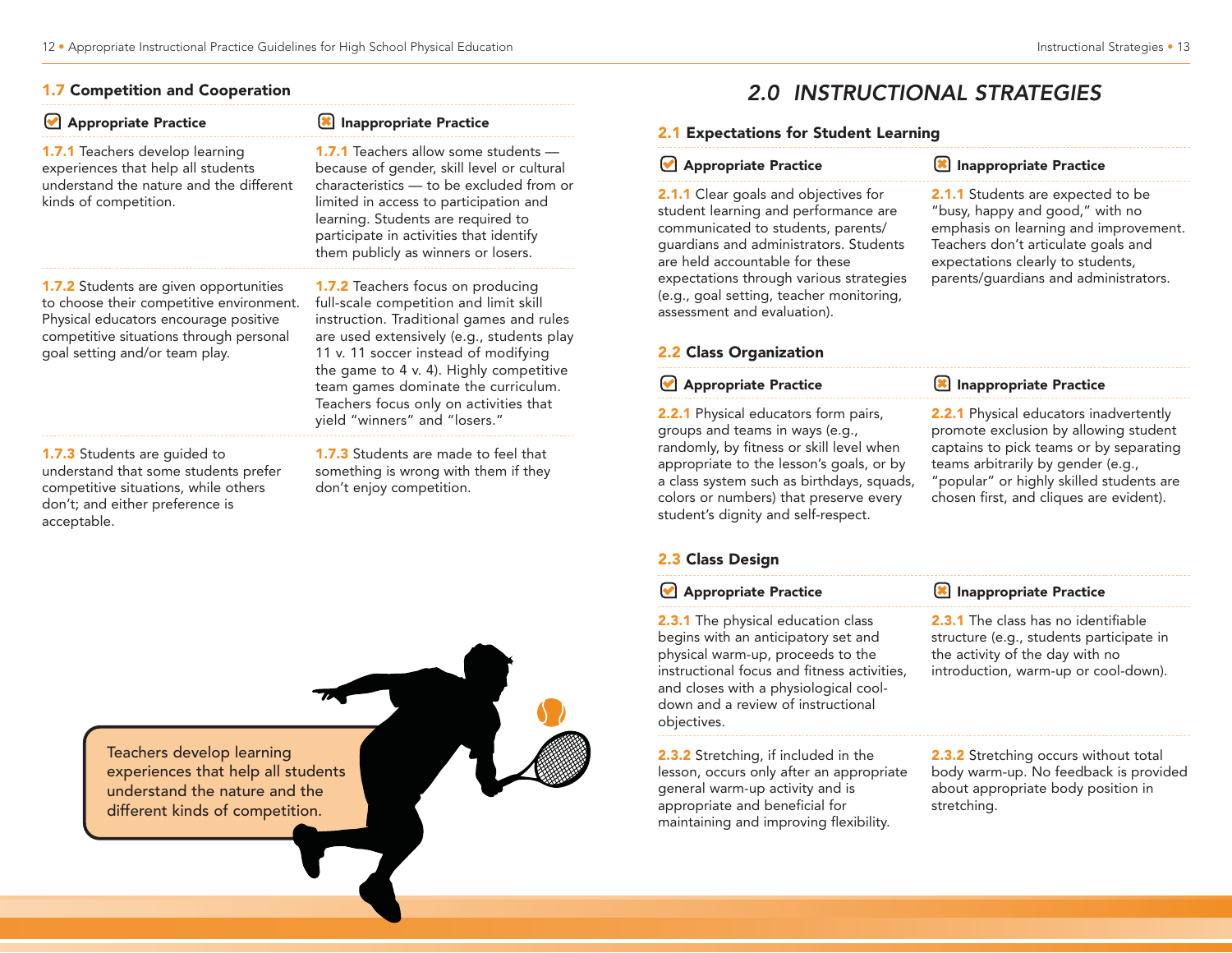#### 2.4 Learning Time

| <b>Appropriate Practice</b>                                                                                                                                                                                                                                                                              | <b>Inappropriate Practice</b>                                                                                                                                                                                                                                                                          |  |
|----------------------------------------------------------------------------------------------------------------------------------------------------------------------------------------------------------------------------------------------------------------------------------------------------------|--------------------------------------------------------------------------------------------------------------------------------------------------------------------------------------------------------------------------------------------------------------------------------------------------------|--|
| <b>2.4.1</b> The physical educator plans for<br>skill and concept instruction and<br>provides adequate time for practice, skill<br>development and feedback based on<br>appropriate skill analysis.                                                                                                      | <b>2.4.1</b> The physical educator doesn't use<br>effective time-management strategies,<br>leading to a lack of time to develop skill<br>or offer meaningful feedback (e.g.,<br>game play begins before students have<br>the necessary skills, strategies or tactics<br>for competent play).           |  |
| 2.4.2 The physical educator plans<br>lessons that revisit skills and concepts<br>learned previously.                                                                                                                                                                                                     | 2.4.2 Students are placed directly into<br>game situations without the necessary<br>skills to participate enjoyably and<br>successfully.                                                                                                                                                               |  |
| 2.5 Maximizing Participation                                                                                                                                                                                                                                                                             |                                                                                                                                                                                                                                                                                                        |  |
| Appropriate Practice                                                                                                                                                                                                                                                                                     | Inappropriate Practice                                                                                                                                                                                                                                                                                 |  |
| 2.5.1 Physical educators organize their<br>classes to maximize opportunities for all<br>students to learn and be physically<br>active. Sufficient equipment is provided<br>so that students spend virtually no time<br>waiting for turns or standing in lines. At<br>least 50% of class time is spent in | <b>2.5.1</b> Lessons are organized poorly, so<br>students spend much of the class time<br>waiting for roll call, waiting in lines<br>and/or waiting for equipment to be<br>distributed. The first few minutes of the<br>class are always spent sitting, getting<br>organized or simply waiting for the |  |

2.5.2 Physical educators use several small-sided games (1 v.1, 2 v. 2, etc.) or mini-activities to allow students ample opportunity to participate.

moderate to vigorous activity.

organized or simply waiting for the teacher to signal that the class is about to begin.

2.5.2 Physical educators consistently use only one ball for activities (e.g., soccer, softball) and have students play large mass-activity games.

### 2.6 Teaching/Learning Styles

| Appropriate Practice                                                                                                                                                                                             | Inappropriate Practice                                                                                                                                                                                                                       |
|------------------------------------------------------------------------------------------------------------------------------------------------------------------------------------------------------------------|----------------------------------------------------------------------------------------------------------------------------------------------------------------------------------------------------------------------------------------------|
| 2.6.1 The teacher uses a variety of<br>direct and indirect teaching styles to<br>provide for student success, depending<br>on the lesson objectives and content<br>and students' varied learning styles.         | 2.6.1 The teacher provides "one size<br>fits all" instruction and uses primarily<br>a direct teaching style regardless of<br>learning style and student response.<br>The teacher does not consider student<br>needs in planning instruction. |
| 2.6.2 The teacher allows students<br>guided choices (e.g., completing<br>individual task sheets or small-group<br>instruction) in matters such as<br>equipment, rule modification and type<br>of skill practice. | 2.6.2 The teacher controls the<br>curriculum tightly, rarely offering<br>students input regarding rules, activities<br>covered or equipment used for practice.                                                                               |
| 2.6.3 The physical educator emphasizes<br>critical-thinking and problem-solving<br>tactics and strategies by using higher-<br>order questions.                                                                   | 2.6.3 Activities are always taught<br>command-style, with no attempt to<br>stimulate analysis or evaluation.                                                                                                                                 |
| 2.7 Teacher Enthusiasm                                                                                                                                                                                           |                                                                                                                                                                                                                                              |
| Appropriate Practice                                                                                                                                                                                             | <b>X</b> Inappropriate Practice                                                                                                                                                                                                              |
| 2.7.1 The physical educator demonstrates<br>enthusiasm for an active, healthy<br>lifestyle.                                                                                                                      | 2.7.1 The physical educator appears not<br>to like or enjoy physical activity (e.g.,<br>instructs regularly from a chair or the<br>bleachers).                                                                                               |
| <b>2.8 Success Rate</b>                                                                                                                                                                                          |                                                                                                                                                                                                                                              |
| Appropriate Practice                                                                                                                                                                                             | Inappropriate Practice                                                                                                                                                                                                                       |
| 2.8.1 Students practice skills at high<br>rates of success, adjusted for individual<br>skill levels within a "Try again; mistakes<br>are okay" learning environment.                                             | <b>2.8.1</b> The teacher teaches as if all<br>students have identical skill and physical<br>fitness levels, using a single standard for<br>all students that leads to frustration,<br>boredom and/or misbehavior.                            |

⋍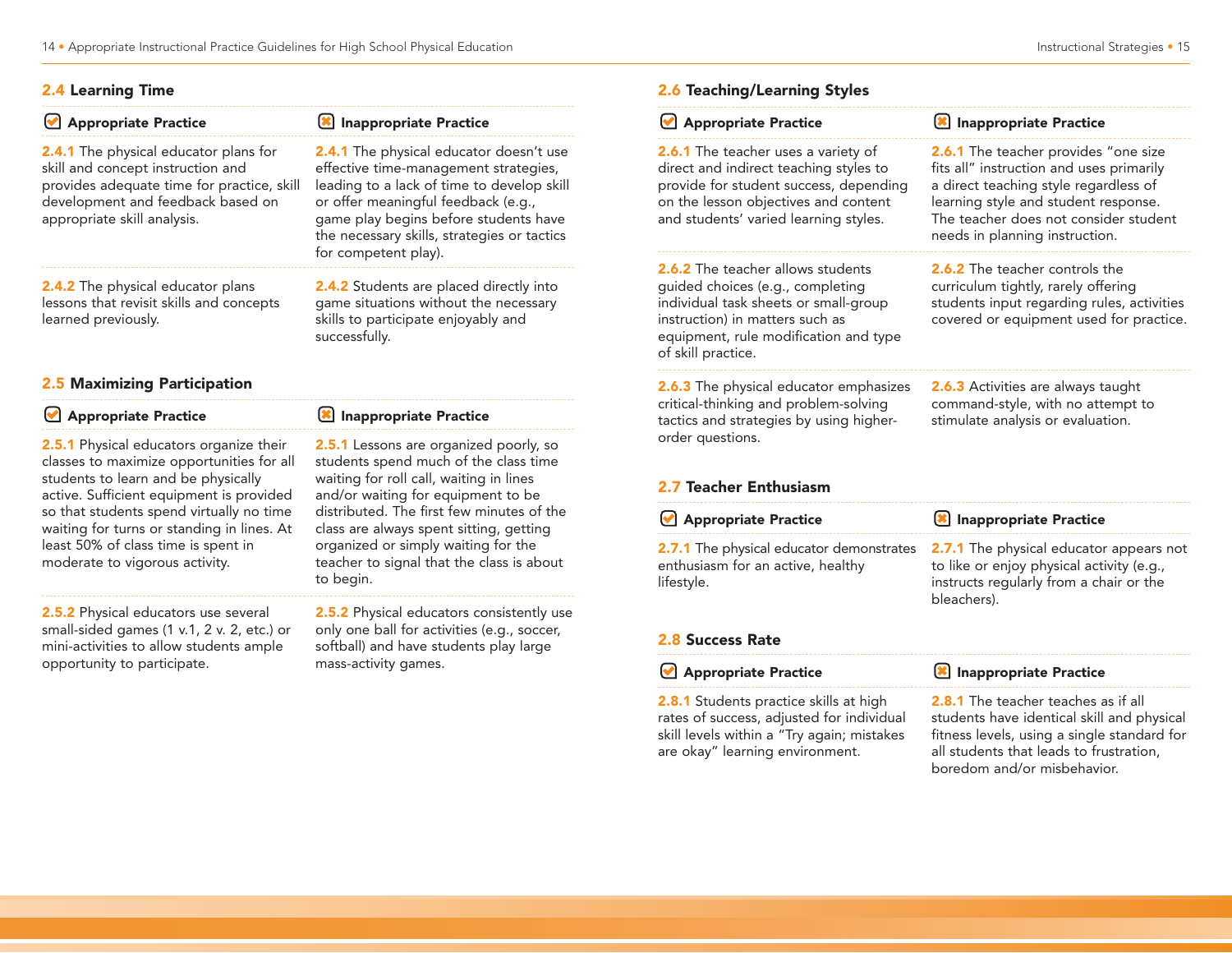#### 2.9 Teacher Feedback

| <b>X</b> Inappropriate Practice                                                                                                                   | 3.1P                                      |
|---------------------------------------------------------------------------------------------------------------------------------------------------|-------------------------------------------|
| 2.9.1 Students receive either no<br>feedback or feedback that is primarily                                                                        | V A                                       |
| job," "Way to go"). The physical<br>educator is not engaged instructionally,<br>and is either merely officiating or<br>playing with the students. | 3.1.1<br>appro<br>and/o<br>educa<br>scope |
|                                                                                                                                                   | and o<br>all stu                          |
| Inappropriate Practice                                                                                                                            | nation                                    |
|                                                                                                                                                   | negative or too general (e.g., "Good      |

**2.10.1** The physical educator includes technology (e.g., quantifying activity with pedometers) to enhance the lesson's effectiveness.

2.10.1 The physical educator uses technology rarely, if ever.

## 3.0 CURRICULUM

#### **Productive Motor Skill Learning Experiences**

|  |  |  |  | Appropriate Practice |  |
|--|--|--|--|----------------------|--|
|--|--|--|--|----------------------|--|

The physical educator follows an wed curriculum based on national and state standards. The physical ation curriculum has an obvious and sequence, based on goals bjectives that are appropriate for dents and are derived from al or state standards.

**3.1.2** The physical educator includes motor skill development, physiological and biomechanical concepts, healthenhancing physical activities that lead to a physically active lifestyle and opportunities to develop appropriate social behaviors.

3.1.3 Instruction follows a scope and sequence that is designed to scaffold prior learning and develop mature forms of skills and strategies.

3.1.4 The teacher designs progressions that allow students to build on previously learned content and skills, by focusing on lifetime activities.

3.1.5 Physical education classes and athletic practices are clearly distinct.

**3.1.1** Instructional units and learning experiences are based primarily on the season, facilities and teacher preferences and not on a systematic, approved curriculum. Activities are limited to a few team sports. Teachers teach what they coach or teach their favorite activities without concern for student choices, interests or abilities.

**IM** Inappropriate Practice

**3.1.2** The physical educator teaches all students the same skills year after year, without including movement analysis, personal and social understanding, or strategies.

3.1.3 Little to no planning occurs to ensure positive, productive learning experiences.

**3.1.4** The same games and activities are used for all grade levels throughout the year.

**3.1.5** Physical education classes are used as practice venues for the school's interscholastic sports teams (e.g., classes are open only to team members and are taught by their coach).

The physical educator includes The physical educator includes<br>technology (e.g., quantifying activity with pedometers) to enhance the lesson's effectiveness.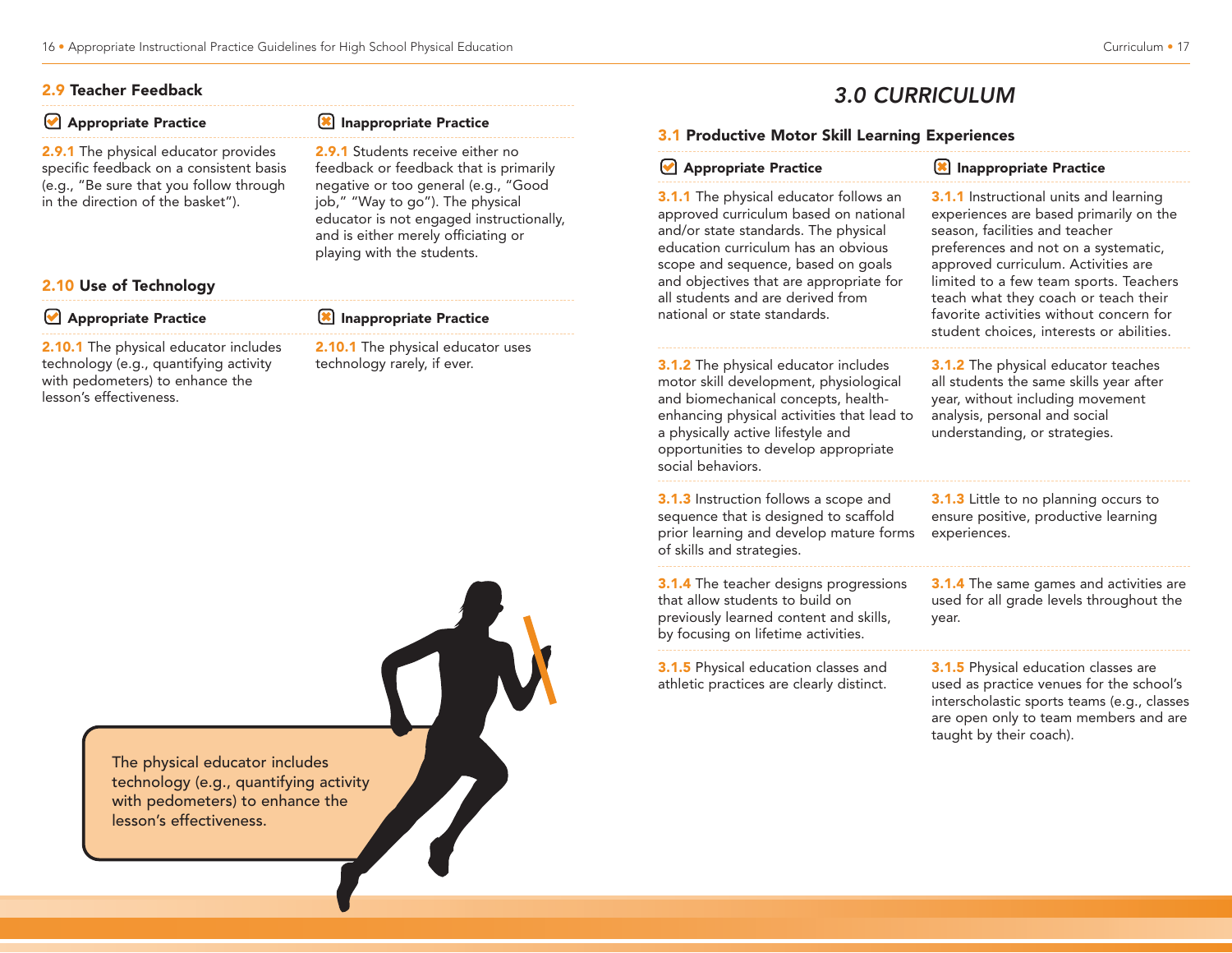#### 3.2 Concept Knowledge

3.2.1 Strategies, tactics, exercise science, biomechanical analysis and fitness concepts are included throughout the curriculum.

3.2.2 Students are educated to become wise consumers of the fitness, wellness and nutrition industries.

#### 3.3 Regular Participation

#### **Appropriate Practice**

**3.3.1** The physical educator extends experiences from in-class activity lessons to community and family activities, promoting a physically active lifestyle.

**3.3.1** The physical educator expends no effort to connect physical

**X** Inappropriate Practice

qualified personal trainer).

activity.

**3.2.1** The teacher doesn't help students learn the scientific bases of physical

3.2.2 The teacher fails to link knowledge gained in physical education to life (e.g., students don't learn how to select a

education instruction to community offerings, recreational opportunities or family involvement.

#### 3.4 Developing Health-Related Fitness

#### Appropriate Practice

3.4.1 The health-related components of fitness provide the focus for fitness activities. Skill-related components of fitness are emphasized in their relation to skill development.

3.4.2 The physical educator helps students interpret and use assessment data to set goals and to develop a lifelong fitness plan.

3.4.1 Fitness activities are random and unrelated to lifelong learning benefits. Physical fitness activity consists of mass exercises following a designated leader or standard routine.

**IM** Inappropriate Practice

3.4.2 The physical educator conducts the fitness assessment but never helps students use results to set goals or to design a personal fitness plan.

#### 3.5 Self-Responsibility and Social Skills

#### **Appropriate Practice**

3.5.1 Teachers intentionally design activities that allow students to work together in developing social skills (cooperative and competitive) and responsible behavior. Situations are designed for teaching these skills purposefully; they're not left for "teachable moments" only.

**X** Inappropriate Practice

**3.5.1** Teachers don't use strategies such as student choice of equipment, peer teaching, group work or class involvement in establishing rules. Students of varying abilities and popularity are not assigned leadership roles in working with groups (e.g., team/squad leaders).

education class (e.g., running for punishment) lead students to devalue the importance and enjoyment of

physical activity.

students' lives.

#### 3.6 Valuing Physical Activity

#### **Appropriate Practice X** Inappropriate Practice **3.6.1** Negative experiences in physical

3.6.1 The physical educator helps all students experience the satisfaction and joy that results from learning about and participating in physical activity regularly.

3.6.2 Physical educators help students to understand that physical activity is an important part of everyday living (e.g., climbing stairs instead of using an elevator; riding a bike or walking to school).

3.7 Interdisciplinary Instruction

| Appropriate Practice                       | Inappropriate Practice                      |
|--------------------------------------------|---------------------------------------------|
| <b>3.7.1</b> Physical education forms part | <b>3.7.1</b> Physical education classes are |
| of a multidisciplinary curriculum, but     | used to teach cognitive concepts            |
| integration doesn't compromise teaching    | emphasizing other areas of the              |
| the concepts important to developing a     | curriculum at the expense of teaching       |
| physically educated individual.            | physical education skills and concepts.     |

#### 3.8 Special Events

#### **Appropriate Practice**

3.8.1 Teachers plan events (e.g., charity events, student/parent play nights) so that every student can participate fully and can derive satisfaction and joy from the event.

**X** Inappropriate Practice

**3.8.1** Teachers don't implement any special events.

**3.6.2** Physical educators make no effort to encourage activity in other aspects of

**X** Inappropriate Practice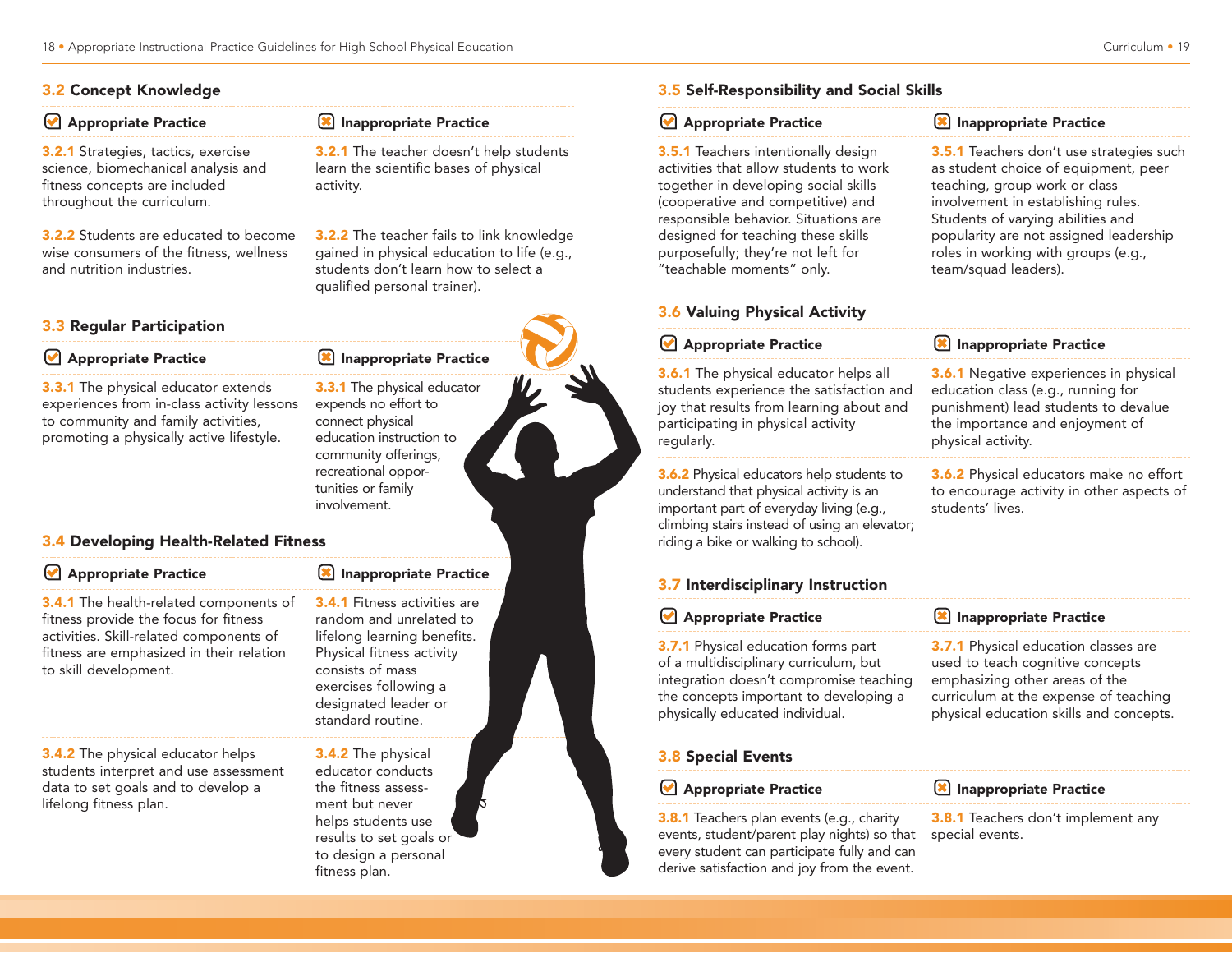## 4.0 ASSESSMENT

#### 4.1 Assessment Use

4.1.1 Formative and summative assessments constitute ongoing and integral parts of the learning process for all students, including those with disabilities.

#### 4.2 Variety of Assessments

| Appropriate Practice                                                                                                                                               | Inappropriate Practice                                                                                                     |
|--------------------------------------------------------------------------------------------------------------------------------------------------------------------|----------------------------------------------------------------------------------------------------------------------------|
| <b>4.2.1</b> Physical educators systematically<br>teach and assess all domains (cognitive,<br>affective and physical) using a variety of<br>assessment techniques. | <b>4.2.1</b> Physical educators assess only one<br>aspect of student learning or<br>improvement, (e.g., physical fitness). |

4.2.2 Assessments include clearly defined criteria that are articulated to students as part of instruction before the assessment (e.g., a rubric is provided and explained during instruction).

#### 4.3 Fitness Testing

#### **Appropriate Practice**

4.3.1 Teachers use fitness assessment as part of the ongoing process of helping students understand, enjoy, improve and/or maintain their physical fitness and well-being (e.g., students set goals for improvement that are revisited during the school year).

4.3.2 As part of an ongoing physical education program, students are prepared physically in each fitness component so that they can complete the assessments safely (e.g., students train appropriately before running a mile).

#### **X** Inappropriate Practice

goals and objectives.

4.2.2 Assessments are not defined clearly and/or don't relate to program

**IM** Inappropriate Practice

achieve an A).

4.1.1 Assessment is rare and random, and occurs only within the context of grading (e.g., dress and attendance to

4.3.1 Teachers use fitness test results to assign a grade.

**4.3.2** Students are required to run a mile without appropriate conditioning or acclimatization or are expected to perform pullups with no prior conditioning or strength training.

#### 4.4 Testing Procedures

| Appropriate Practice                                                                                                                                                                                                                                           | Inappropriate Practice                                                                                                                                                                                       |  |
|----------------------------------------------------------------------------------------------------------------------------------------------------------------------------------------------------------------------------------------------------------------|--------------------------------------------------------------------------------------------------------------------------------------------------------------------------------------------------------------|--|
| 4.4.1 Physical educators make every<br>effort to create testing situations that<br>are private, nonthreatening, educational<br>and encouraging (e.g., explaining what<br>the test is designed to measure).                                                     | 4.4.1 Testing is public; students observe<br>others completing the test while they<br>wait for their turn to take it.                                                                                        |  |
| 4.4.2 Physical educators encourage<br>students to avoid comparisons with<br>others and use the results as a catalyst<br>for personal improvement.                                                                                                              | 4.4.2 Results are interpreted based on<br>comparison to norms rather than in<br>terms of how they apply to the student's<br>future health and well-being. Teachers<br>allow students to compare test scores. |  |
| <b>4.5 Reporting Student Progress</b>                                                                                                                                                                                                                          |                                                                                                                                                                                                              |  |
| Appropriate Practice                                                                                                                                                                                                                                           | <b>X</b> Inappropriate Practice                                                                                                                                                                              |  |
| 4.5.1 Test results are shared privately<br>with students and their parents/<br>guardians as a tool for developing<br>personal goals and strategies.                                                                                                            | 4.5.1 Individual scores are posted<br>publicly, where anyone can view and<br>compare them.                                                                                                                   |  |
| 4.5.2 Teachers provide regular reports of<br>student progress to students and parents/<br>guardians, using a variety of continuous,<br>formative evaluations and assessments<br>(e.g., heart rate monitor printouts,<br>pedometer step sheets, skill rubrics). | 4.5.2 Teachers don't provide students<br>with individual progress assessment<br>results.                                                                                                                     |  |
| <b>4.6 Grading</b><br>Appropriate Practice                                                                                                                                                                                                                     | Inappropriate Practice                                                                                                                                                                                       |  |
|                                                                                                                                                                                                                                                                |                                                                                                                                                                                                              |  |
| 4.6.1 Grades are based on thoughtfully<br>identified criteria that are aligned with<br>course goals and national standards.                                                                                                                                    | 4.6.1 Grades are based on athletic<br>ability, a one-time fitness or skill test,<br>dressing requirements and attendance,<br>or undefined measures of effort,<br>participation and attitude.                 |  |
|                                                                                                                                                                                                                                                                | 4.6.2 Teachers use subjective measures<br>(e.g., effort, participation and/or<br>attitude) to assign grades.                                                                                                 |  |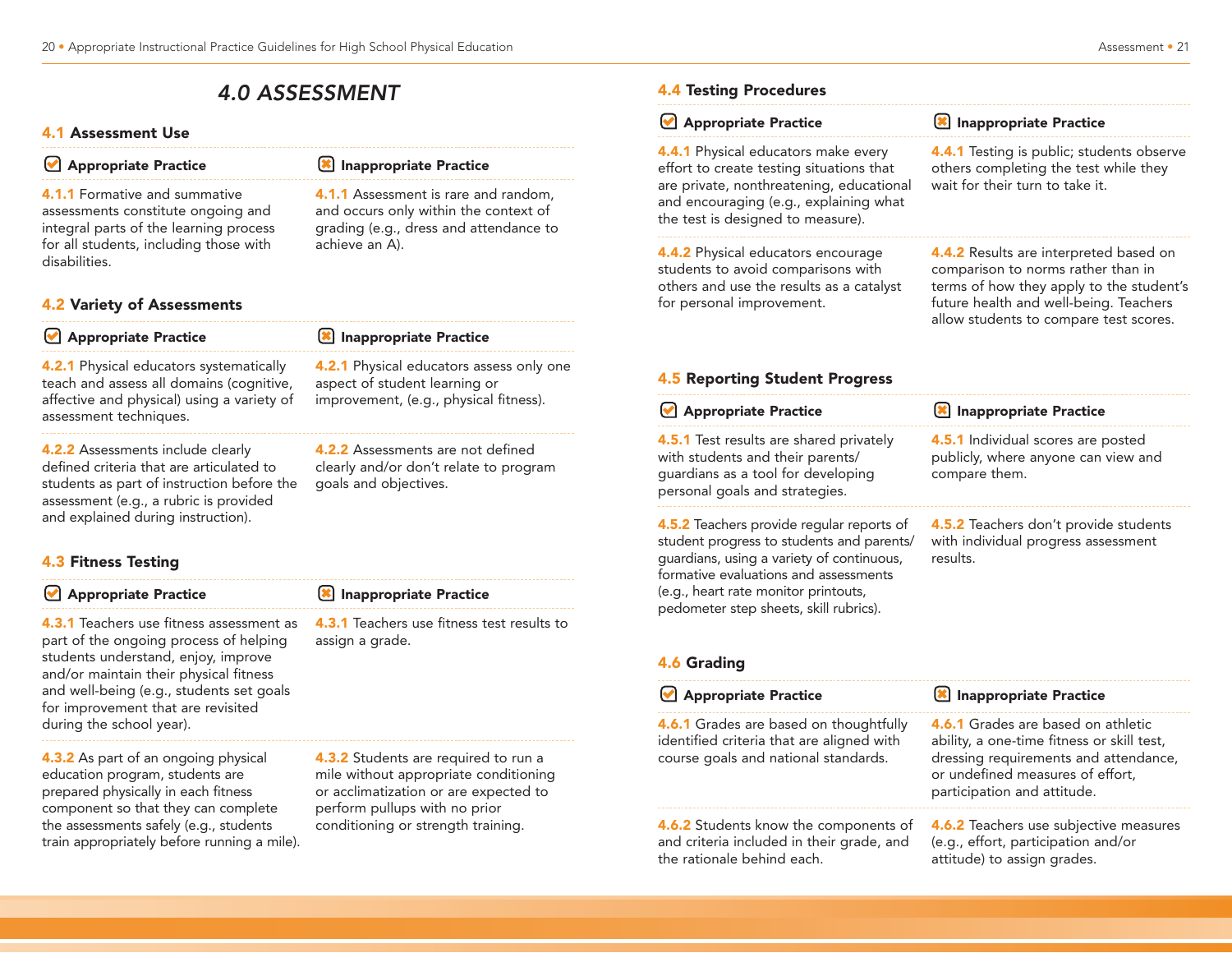#### 4.7 Program Assessment

**Appropriate Practice** 

#### **X** Inappropriate Practice

4.7.1 Data on student achievement are used to evaluate program effectiveness on a regular basis.

4.7.1 Program evaluation is based solely on personal impressions.

## 5.0 PROFESSIONALISM

#### 5.1 Professional Growth

**Appropriate Practice** 

#### **X** Inappropriate Practice

fore, it isn't a visible part of the school community.

**5.1.1** The teacher seeks new information continually (e.g., reads journals, attends conferences, in-services, etc.) to stay current.

**5.1.1** The teacher doesn't stay up to date on practices.

#### 5.2 Professional Learning Community

| Appropriate Practice                                                                                                                                                                  | Inappropriate Practice                                                                                                                                                                                                                                |  |
|---------------------------------------------------------------------------------------------------------------------------------------------------------------------------------------|-------------------------------------------------------------------------------------------------------------------------------------------------------------------------------------------------------------------------------------------------------|--|
| <b>5.2.1</b> The teacher is the physical activity<br>expert in the school.                                                                                                            | <b>5.2.1</b> The teacher's behavior<br>reinforces the perception that<br>she/he is the "gym teacher"<br>or "coach" in the school,<br>where all we do is "play."                                                                                       |  |
| 5.3 Advocacy                                                                                                                                                                          |                                                                                                                                                                                                                                                       |  |
| Appropriate Practice                                                                                                                                                                  | Inappropriate Practice                                                                                                                                                                                                                                |  |
| <b>5.3.1</b> The physical educator informs<br>parents and/or guardians, administrators<br>and the public regularly about the<br>physical education program's goals<br>and activities. | <b>5.3.1</b> The physical educator<br>does little to communicate<br>with parents and/or guardians,<br>administrators or policymakers<br>concerning the physical<br>education program's goals or<br>its importance to developing<br>the whole student. |  |
| <b>5.3.2</b> The teacher helps create a school<br>culture of physical activity.                                                                                                       | <b>5.3.2</b> The teacher doesn't<br>promote the physical<br>education program; there-                                                                                                                                                                 |  |

## NASPE Quality Physical Education Resources

Moving Into the Future: National Standards for Physical Education, 2nd Edition (2004). Stock No. 304-10275.

PE Metrics: Assessing the National Standards (2008). Stock No. 304-10458.

Concepts and Principles of Physical Education: What Every Student Needs to Know (2003). Stock No. 304-10261.

Beyond Activities: Elementary Volume (2003). Stock No. 304-10265.

Beyond Activities: Secondary Volume (2003). Stock No. 304-10268.

National Physical Education Standards in Action (2003). Stock No. 304-10267.

Physical Activity for Children: A Statement of Guidelines (2003). Stock No. 304-10276.

National Standards for Beginning Physical Education Teachers (2003). Stock No. 304-10273.

Active Start: A Statement of Physical Activity Guidelines for Children Birth to Five Years (2002). Stock No. 304-10254.

#### Appropriate Practice Documents

Appropriate Practice in Movement Programs for Young Children (2000). Stock No. 304-10232.

Appropriate Instructional Practice Guidelines for Elementary School Physical Education (2009). Stock No. 304-10465.

Appropriate Instructional Practice Guidelines for Middle School Physical Education (2009). Stock No. 304-10464.

Appropriate Instructional Practice Guidelines for High School Physical Education (2009). Stock No. 304-10471.

#### Opportunity to Learn Documents

Opportunity to Learn Standards for Elementary Physical Education (2000). Stock No. 304-10242.

Opportunity to Learn Standards for Middle School Physical Education (2004). Stock No. 304-10290.

Opportunity to Learn Standards for High School Physical Education (2004). Stock No. 304-10289.